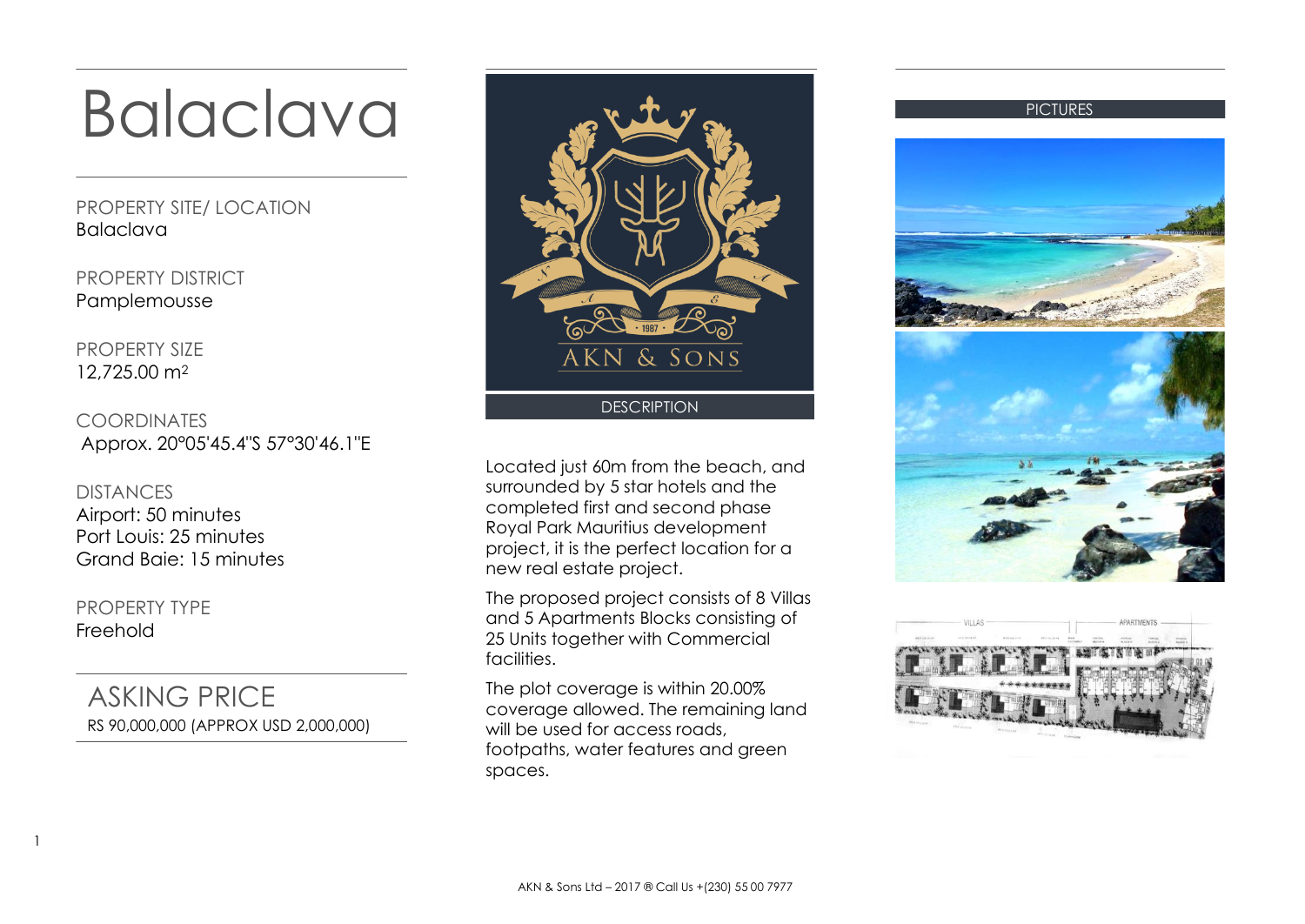## PROPERTY MAP